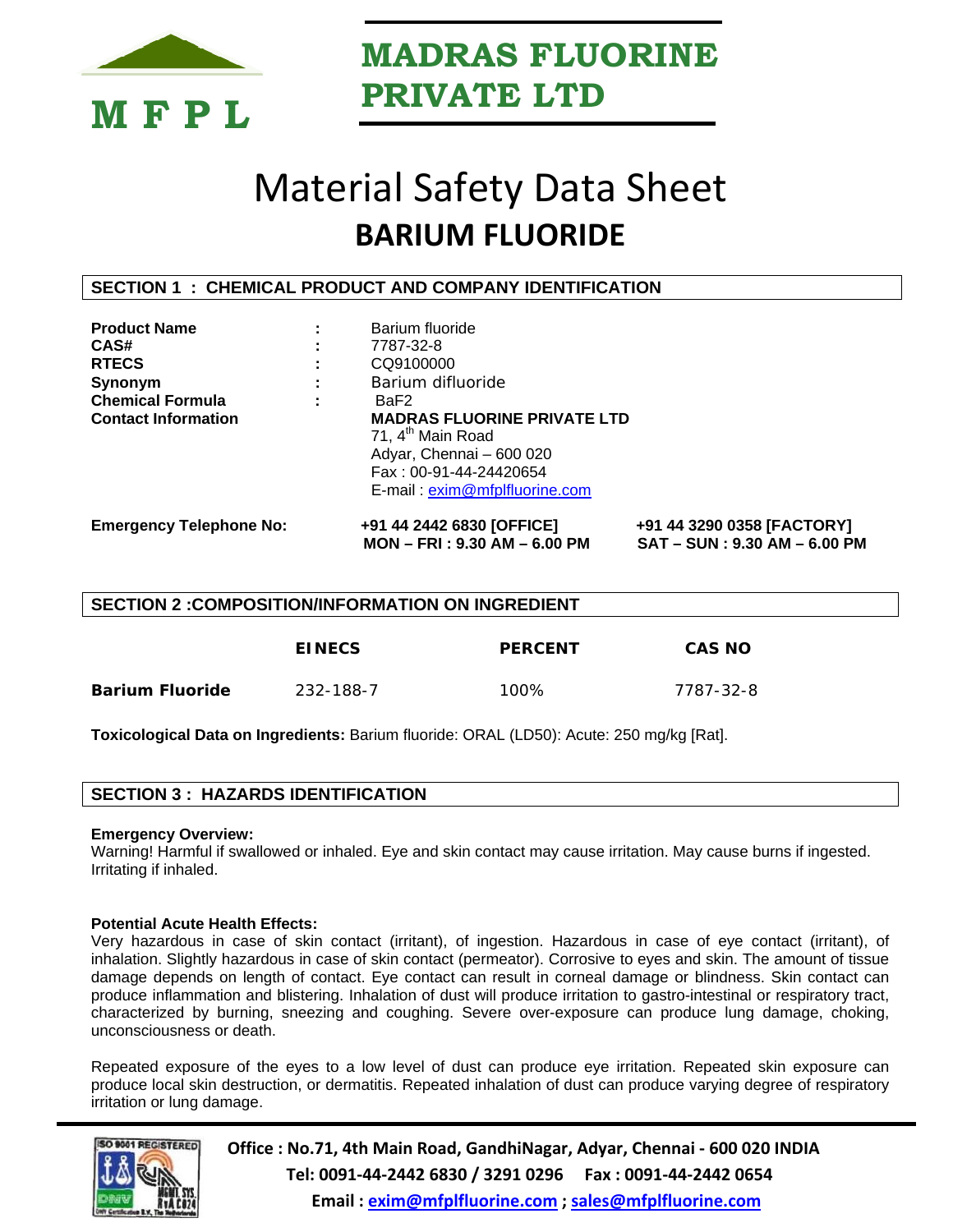

## **SECTION 4 : FIRST AID MEASURES**

#### **Eye Contact:**

Check for and remove any contact lenses. In case of contact, immediately flush eyes with plenty of water for at least 15 minutes. Cold water may be used. WARM water MUST be used. Get medical attention.

#### **Skin Contact:**

In case of contact, immediately flush skin with plenty of water for at least 15 minutes while removing contaminated clothing and shoes. Cover the irritated skin with an emollient. Wash clothing before reuse. Thoroughly clean shoes before reuse. Get medical attention immediately.

#### **Serious Skin Contact:**

Wash with a disinfectant soap and cover the contaminated skin with an anti-bacterial cream. Seek immediate medical attention.

#### **Inhalation:**

If inhaled, remove to fresh air. If not breathing, give artificial respiration. If breathing is difficult, give oxygen. Get medical attention.

#### **Serious Inhalation:**

Evacuate the victim to a safe area as soon as possible. Loosen tight clothing such as a collar, tie, belt or waistband. If breathing is difficult, administer oxygen. If the victim is not breathing, perform mouth-to-mouth resuscitation. WARNING: It may be hazardous to the person providing aid to give mouth-to-mouth resuscitation when the inhaled material is toxic, infectious or corrosive. Seek immediate medical attention.

#### **Ingestion:**

Do NOT induce vomiting unless directed to do so by medical personnel. Never give anything by mouth to an unconscious person. If large quantities of this material are swallowed, call a physician immediately. Loosen tight clothing such as a collar, tie, belt or waistband.

## **SECTION 5 : FIRE-FIGHTING MEASURES**

#### **Flammability of the Product:** Non-flammable.

#### **Extinguishing Media:**

Dry chemical, carbon dioxide, water spray, or regular foam. For larger fires, water spray, fog, or foam are recommended.

#### **Special Fire Fighting Procedures:**

Apply cooling water to sides of container until well after is it out. Do not use water directly on material. If large amounts of combustible materials are involved, use water spray or fog in flooding amounts. Use water spray to absorb corrosive vapors.

**Fire and Explosion Hazards:** Not readily ignitable.

#### **Hazardous Combustion Products:**

Thermal decomposition products may include corrosive hydrogen fluoride and toxic oxides of barium.

**Protective Measure in Fire:** Avoid breathing corrosive vapors. Keep upwind. Use a self-contained breathing apparatus to avoid breathing corrosive vapors.

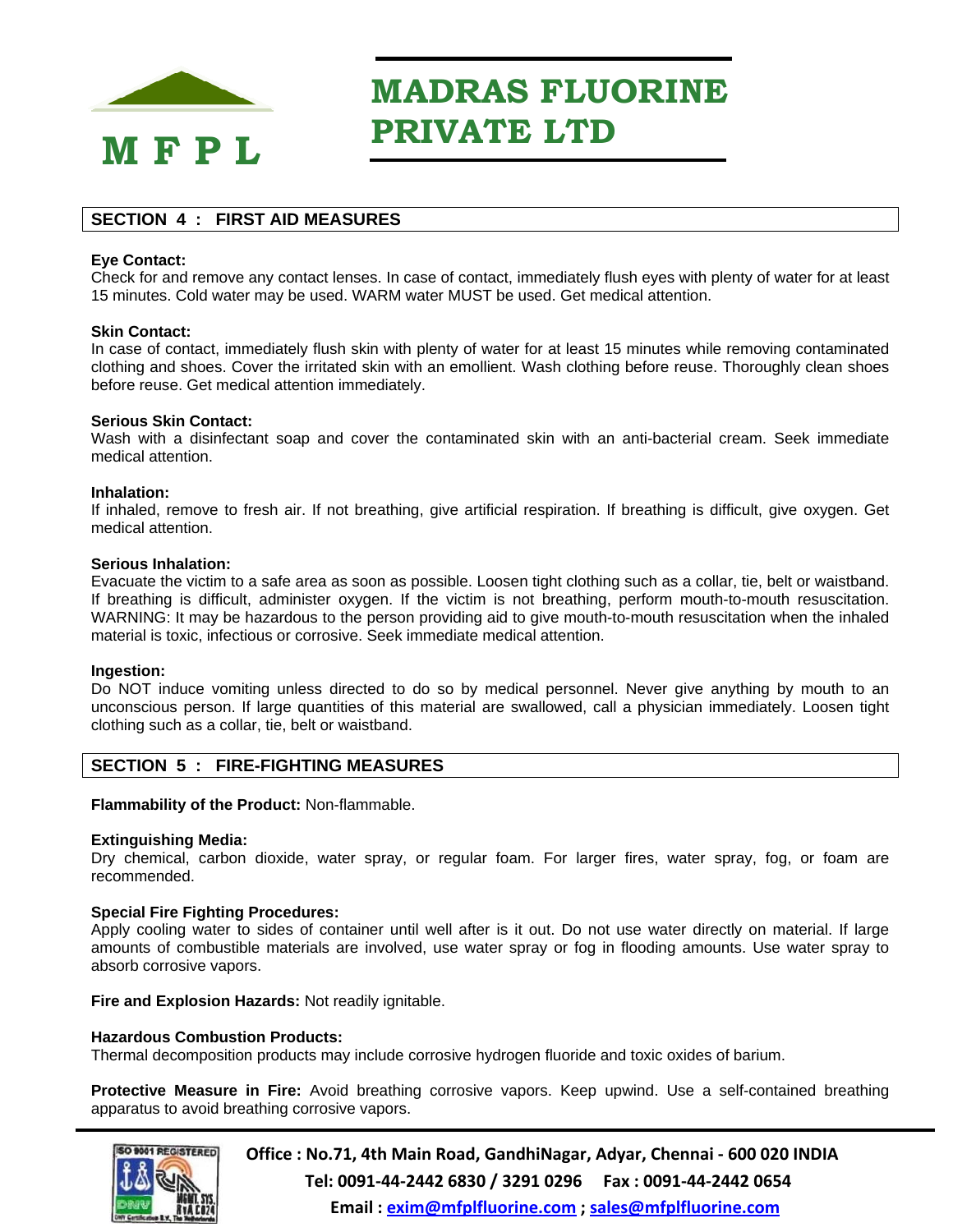

## **SECTION 6 : ACCIDENTAL RELEASE MEASURES**

#### **Personal Precaution in Spill:**

Do not touch spilled material. Stop leak if you can do it without risk. Wear personal protective equipment as outlined in Section 8.

**Environment:** Keep unnecessary people away. Isolate hazard area and deny entry.

#### **Spill Clean Up:**

For small spills, take up with sand or other absorbent material and place into containers for later disposal. For small dry spills, with clean shovel place material into clean, dry container and cover. Move containers from spill area. For larger spills, dike far ahead of spill for later disposal.

**Small Spill:** Use appropriate tools to put the spilled solid in a convenient waste disposal container.

#### **Large Spill:**

Corrosive solid. Stop leak if without risk. Do not get water inside container. Do not touch spilled material. Use water spray to reduce vapors. Prevent entry into sewers, basements or confined areas; dike if needed. Call for assistance on disposal. Be careful that the product is not present at a concentration level above TLV. Check TLV on the MSDS and with local authorities.

### **SECTION 7 : HANDLING AND STORAGE**

#### **Precautions:**

Keep container dry. Do not ingest. Do not breathe dust. Never add water to this product. Wear suitable protective clothing. In case of insufficient ventilation, wear suitable respiratory equipment. If ingested, seek medical advice immediately and show the container or the label. Avoid contact with skin and eyes.

#### **Handling Precautions:**

Under no circumstances eat, drink, or smoke while handling this material. Wash hands and face thoroughly after working with material. Contaminated clothing should be removed and washed before reuse. Store at room temperature (15-20C is recommended). Keep closed and well protected from direct sunlight and moisture. Store away from combustibles (wood, paper, etc.) as it may ignite them

**Storage:** Keep container tightly closed. Keep container in a cool, well-ventilated area.

## **SECTION 8 : EXPOSURE CONTROLS / PERSONAL PROTECTION**

#### **Protective Equipment:**

Use adequate ventilation to meet exposure limits. If exposure limits may be exceeded use appropriate NIOSH approved respirator.

#### **Respirators:**

5 mg/m3 - Any dust and mist respirator except single use and quarter-mask respirators. Any supplied air respirator. Any self contained breathing apparatus. 12.5 mg/m3 - Any powered air-purifying respirator with dust and mist filter. Any supplied-air respirator operated in continuous flow mode. 25 mg/m3 - Any air-purifying full face piece respirator with a high-efficiency particulate filter. Any powered air-purifying respirator with a tight-fitting face piece and a high efficiency particulate filter.

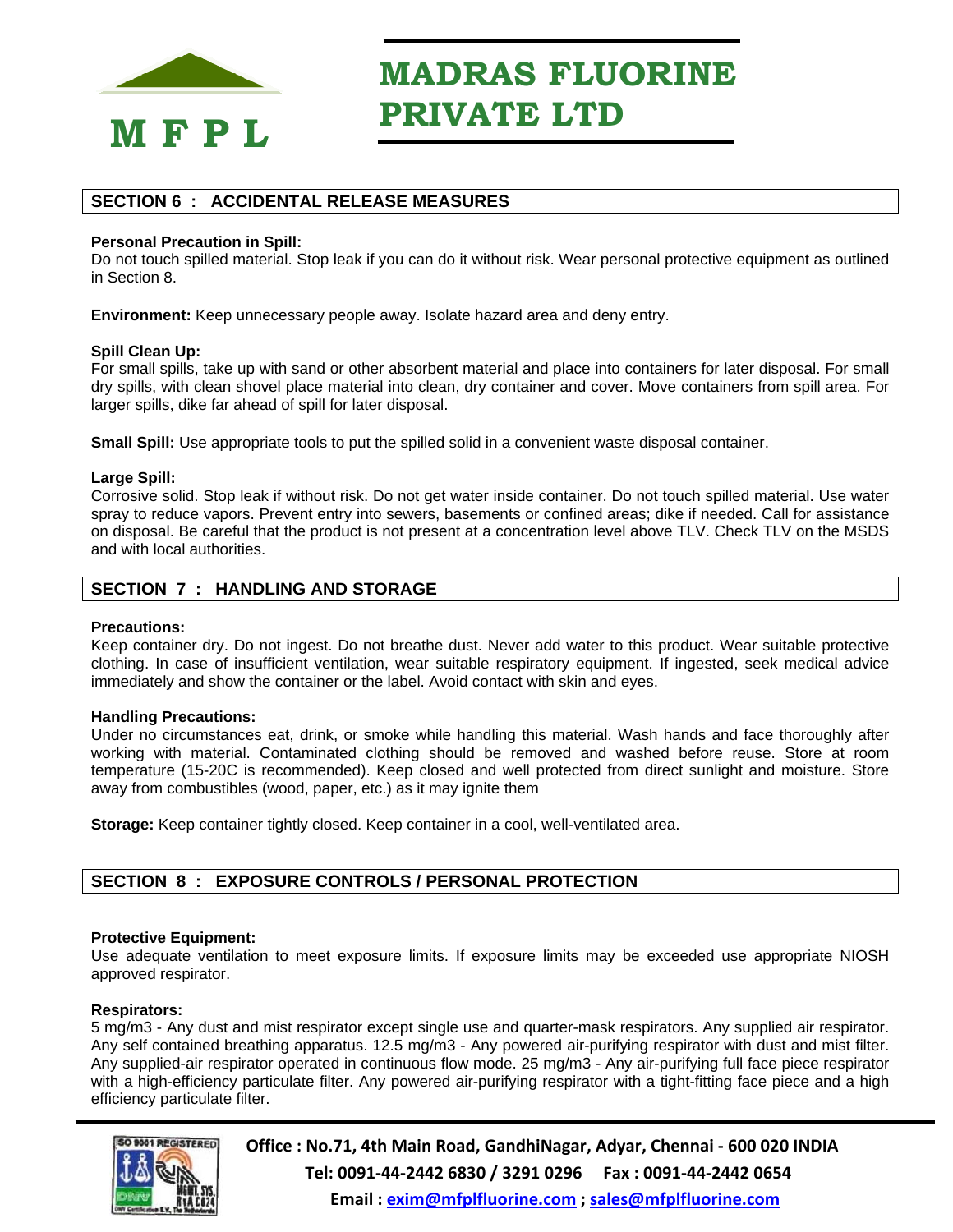

Any supplied-air respirator with a tight-fitting face piece operated in a continuous flow mode. Any self-contained breathing apparatus with a full face piece. 250 mg/m3 - Any supplied-air respirator with a full face piece and operated in a pressure-demand or other positive pressure mode.

#### **Engineering Controls:**

Use process enclosures, local exhaust ventilation, or other engineering controls to keep airborne levels below recommended exposure limits. If user operations generate dust, fume or mist, use ventilation to keep exposure to airborne contaminants below the exposure limit.

**Protective Gloves:** Wear appropriate protective gloves to prevent contact with this material.

#### **Eye Protection:**

Employees must wear splash-proof or dust-resistant safety goggles and a face shield to prevent any contact with this substance.

#### **Other Protection:**

Wear impervious clothing and equipment to prevent any contact with this material.

#### **Hygienic Work Practices:**

Do not eat, smoke or drink while handling this material. Wash hands and face thoroughly after working with material

#### **Personal Protection:**

Splash goggles. Synthetic apron. Vapor and dust respirator. Be sure to use an approved/certified respirator or equivalent. Gloves.

#### **Personal Protection in Case of a Large Spill:**

Splash goggles. Full suit. Vapor and dust respirator. Boots. Gloves. A self contained breathing apparatus should be used to avoid inhalation of the product. Suggested protective clothing might not be sufficient; consult a specialist BEFORE handling this product.

#### **Exposure Limits:**

TWA: 0.5 Consult local authorities for acceptable exposure limits.

#### **SECTION 9 : PHYSICAL AND CHEMICAL PROPERTIES**

| <b>Appearance</b>       |   | cubic crystals, powder or lumps    |
|-------------------------|---|------------------------------------|
| Color                   | ÷ | colorless, or transparent to white |
| <b>Odor/Taste</b>       | ÷ | odorless / Tasteless               |
| <b>Specific Gravity</b> |   | 4.83                               |
| <b>Solubility</b>       | ÷ | Soluble in water                   |
| <b>Solubility Value</b> |   | 0.12%                              |
| <b>Melting Point</b>    |   | 1353 C                             |
| <b>Boiling Point</b>    |   | 1353 C                             |
| <b>Decomp Temp</b>      | ÷ | Not applicable                     |
| <b>Flash Point</b>      | ÷ | Not applicable                     |
| pH (1% soln/water)      |   | Not available.                     |

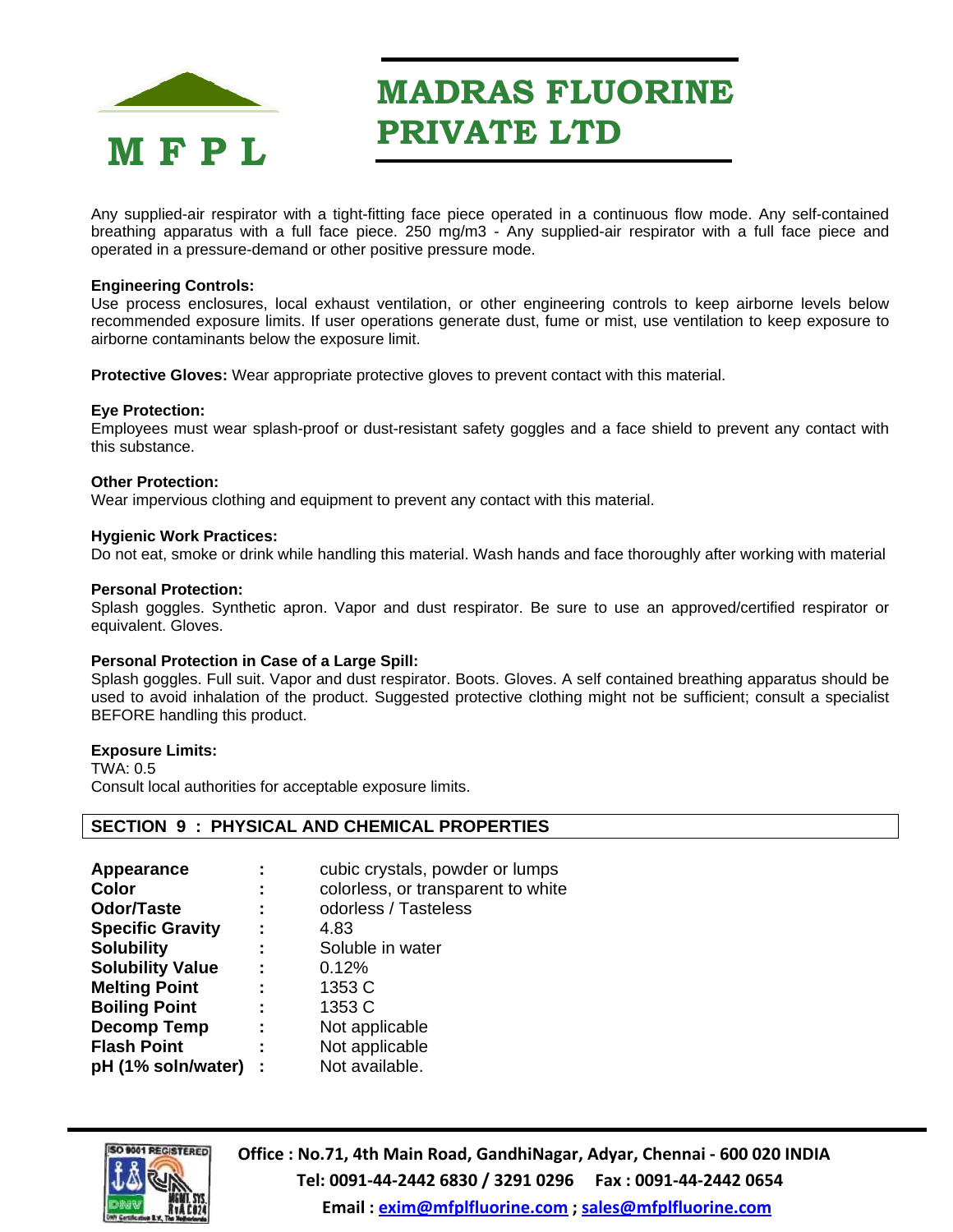

## **SECTION 10 : STABILITY AND REACTIVITY**

**Stability:** Stable under normal temperatures and pressures.

**Hazardous Decomp Products:** Thermal decomposition may include corrosive hydrogen fluoride and toxic oxides of barium.

**Conditions to Avoid:** Mineral acids and oxidizers. Also, flammable, poisonous gases may accumulate in tanks and hopper cars.

## **SECTION 11 : TOXICOLOGICAL INFORMATION**

**Toxicological Info:** Toxic by ingestion, poisoning may affect the kidneys and the skeletal, cardiovascular, respiratory, and neuromuscular systems.

**Inhalation:** Harmful if inhaled.

**Skin:** Absorption of barium compounds may result in potassium deficiency.

**Eyes:** May irritate the eyes.

**Medical Symptoms:** Dyspnoea, coughing, fever, and cyanosis. There is evidence of reproductive effects.

**Routes of Entry:** Eye contact. Inhalation. Ingestion.

**Toxicity to Animals:** Acute oral toxicity (LD50): 250 mg/kg [Rat]. **Chronic Effects on Humans:** CARCINOGENIC EFFECTS: A4 (Not classifiable for human or animal.) by ACGIH.

#### **Other Toxic Effects on Humans:**

Very hazardous in case of skin contact (irritant), of ingestion. Hazardous in case of inhalation. Slightly hazardous in case of skin contact (permeate).

**Special Remarks on Chronic Effects on Humans:** Excreted in maternal milk in animal. Passes through the placental barrier in human.

**Special Remarks on other Toxic Effects on Humans:** Not available.

## **SECTION 12 : ECOLOGICAL INFORMATION**

#### **Toxicity:**

The following applies to barium compounds: biological effects: fish: lethal from 158 mg/l; Salmon: lethal from 158 mg/l up (as BaCl2); L. idus LC50: 870 mg/l (as BaCl2); barium ions toxic for aquatic organisms: algae: Sc. Quardricauda toxic from 34 mg/l up; crustaceals: toxic from 29 mg/l up; hazard for drinking water. The following applies to inorganic fluorides in general. Biological effects: fish: L. idus LC50 660 mg/l; bacteria: Ps putida toxic from 231 mg/l up; algae: Sc. Quadricauda toxic from 249 mg/l up; protozoa: E. sulcatum toxic from 101 mg/l up; U. parduczi toxic from 71 mg/l up (all values as NaF). Hazard to drinking water

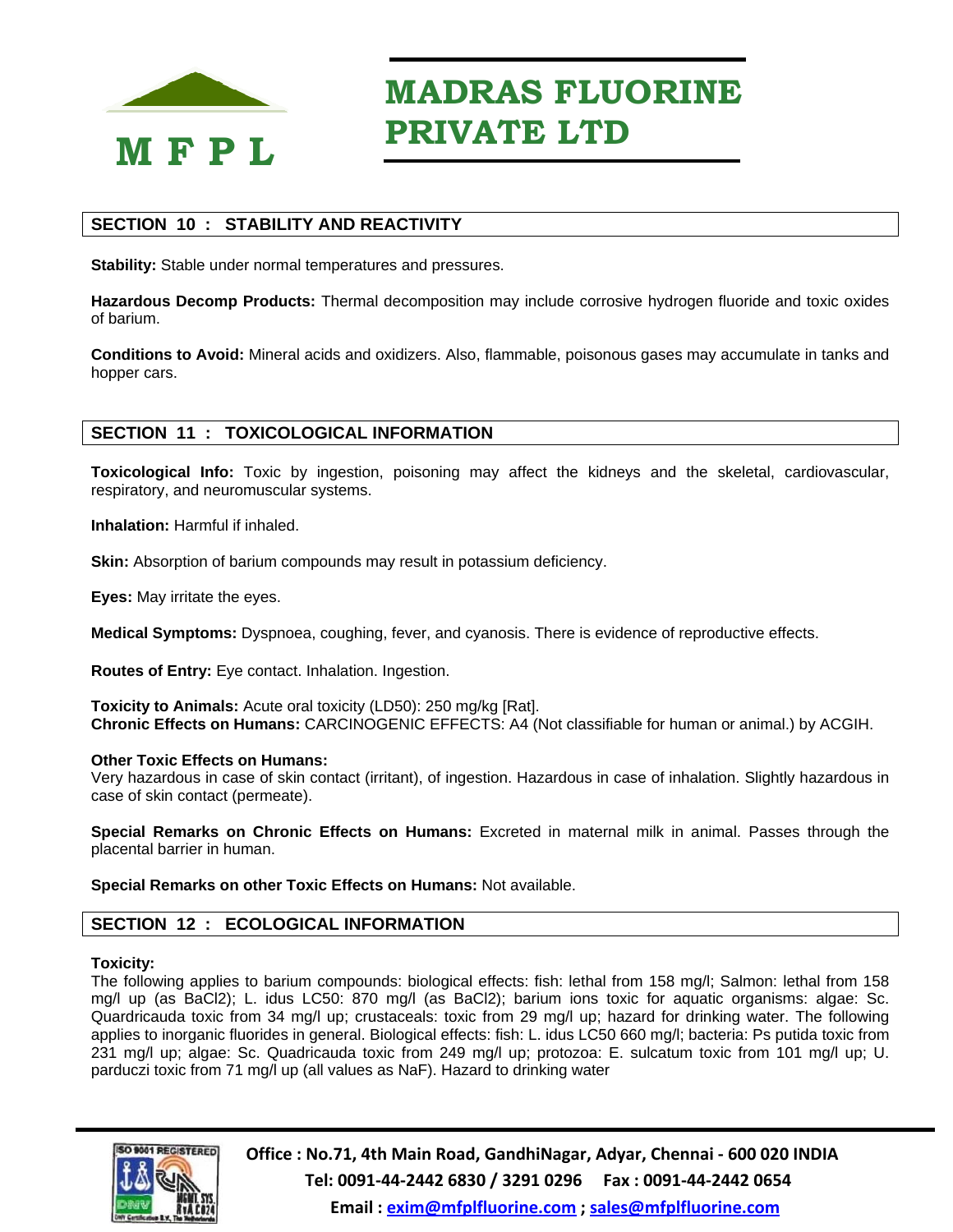

**Chemical Fate:** Do not allow to enter drinking water supplies, waste water, or soil!

#### **Products of Biodegradation:**

Possibly hazardous short term degradation products are not likely. However, long term degradation products may arise.

**Toxicity of the Products of Biodegradation:** The products of degradation are as toxic as the original product.

## **SECTION 13 : DISPOSAL CONSIDERATIONS**

**Disposal Methods:** Dispose of in a manner that complies with federal, state, and local regulations.

#### **SECTION 14 : TRANSPORT INFORMATION**

**DOT - GROUND TRANSPORTATION: Proper Shipping Name:**Barium Compounds, N.O.S. (Barium Fluoride) **Hazzard Class:** 6.1 **UN. NO#:** UN1564 **Packing Group #:** 6.1/ / III

**IATA/IMDG REGULATIONS: Proper Shipping Name:** Barium Compounds, N.O.S. (Barium Fluoride) **Hazzard Class:** 6.1 **UN. NO#:** UN1564 **Packing Group #:** 6.1/ / III **IMDG EMS:** F-A, S-A

## **SECTION 15 : REGULATORY INFORMATION**

| <b>Chemical Inventory Status Part 2</b> |               |        |                   |              |                  |  |  |
|-----------------------------------------|---------------|--------|-------------------|--------------|------------------|--|--|
| Ingredient:                             | <b>CASNO:</b> | Korea: | $\mathsf{IDSL}$ : | <b>NDSL:</b> | $\mathsf{Phi}$ : |  |  |
| Barium Fluoride                         | 7787-32-8     | No     | Yes               | No           | 'No              |  |  |

| Chemical Inventory Status Part 1                                        |            |     |      |    |    |    |
|-------------------------------------------------------------------------|------------|-----|------|----|----|----|
| TSCA: EINECS: China: Japan: Austrialia:<br><b>CASNO:</b><br>Ingredient: |            |     |      |    |    |    |
| Barium Fluoride                                                         | 17787-32-8 | Yes | INo. | No | No | No |